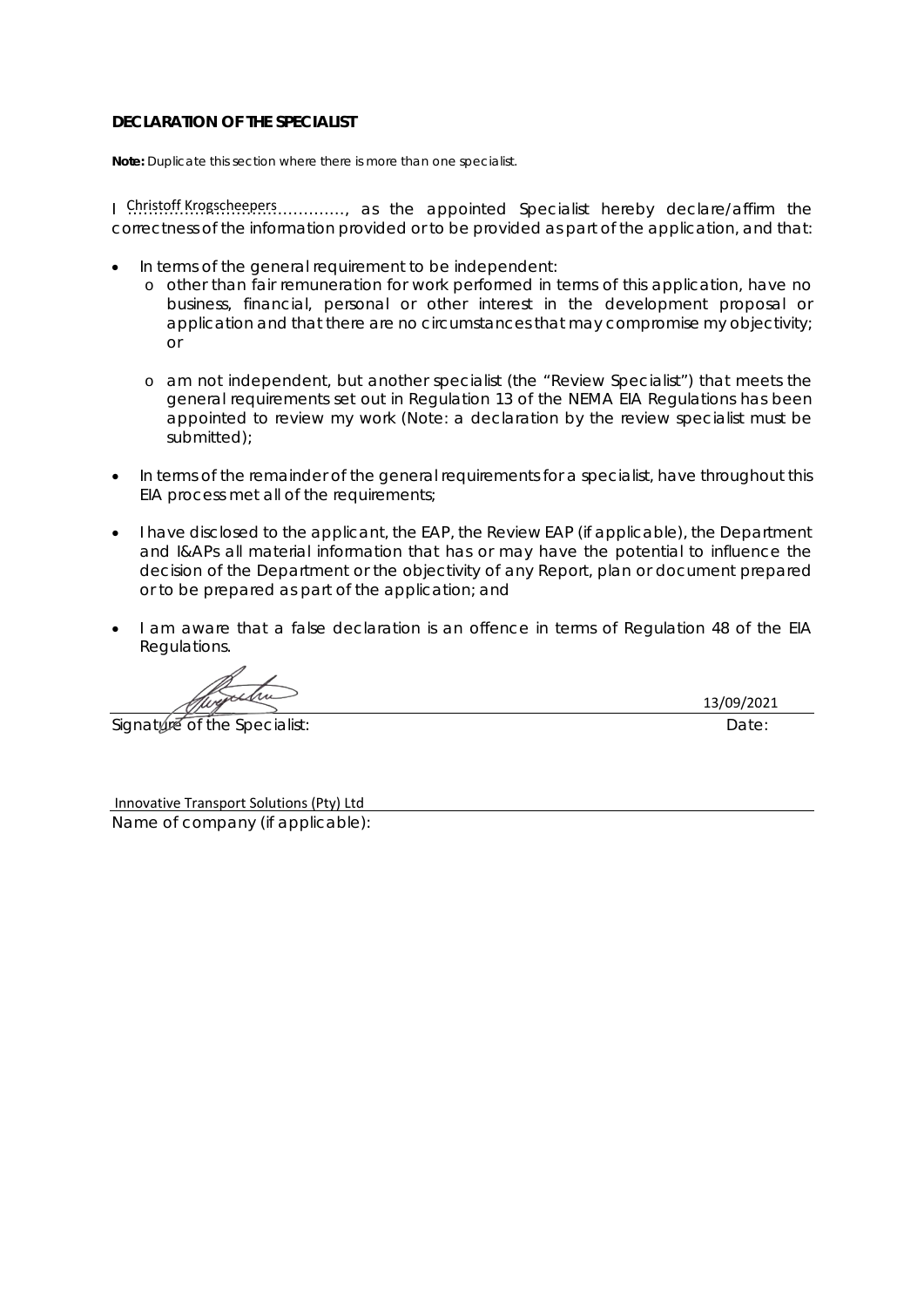| <b>ULLIMATION OF THE SPECIALIST</b>                                                                                                                                                                                                                                                                                                      |                 |
|------------------------------------------------------------------------------------------------------------------------------------------------------------------------------------------------------------------------------------------------------------------------------------------------------------------------------------------|-----------------|
| Note: Duplicate this section where there is more than one specialist.                                                                                                                                                                                                                                                                    |                 |
| MICOURS. PANYANIVas the appointed Specialist hereby declare/affirm the<br>correctness of the information provided or to be provided as part of the application, and that:                                                                                                                                                                |                 |
| In terms of the general requirement to be independent:<br>$\circ$ other than fair remuneration for work performed in terms of this application, have no<br>business, financial, personal or other interest in the development proposal or<br>application and that there are no circumstances that may compromise my objectivity:         |                 |
| $\circ$ am not independent, but another specialist (the "Review Specialist") that meets the<br>general requirements set out in Regulation 13 of the NEMA EIA Regulations has been<br>appointed to review my work (Note: a declaration by the review specialist must be<br>submitted);                                                    |                 |
| In terms of the remainder of the general requirements for a specialist, have throughout this<br>EIA process met all of the requirements;                                                                                                                                                                                                 |                 |
| I have disclosed to the applicant, the EAP, the Review EAP (if applicable), the Department<br>۰<br>and I&APs all material information that has or may have the potential to influence the<br>decision of the Department or the objectivity of any Report. plan or document prepared<br>or to be prepared as part of the application; and |                 |
| I am aware that a false declaration is an offence in terms of Regulation 48 of the EIA.                                                                                                                                                                                                                                                  |                 |
| annann                                                                                                                                                                                                                                                                                                                                   |                 |
| Signature of the Specialist:                                                                                                                                                                                                                                                                                                             | 与它 455<br>Date: |
| WRIGARY CONSEQUATION E PCANNING<br>Name of company (if applicable):                                                                                                                                                                                                                                                                      |                 |
|                                                                                                                                                                                                                                                                                                                                          |                 |
|                                                                                                                                                                                                                                                                                                                                          |                 |
|                                                                                                                                                                                                                                                                                                                                          |                 |
|                                                                                                                                                                                                                                                                                                                                          |                 |
|                                                                                                                                                                                                                                                                                                                                          |                 |
|                                                                                                                                                                                                                                                                                                                                          |                 |
|                                                                                                                                                                                                                                                                                                                                          |                 |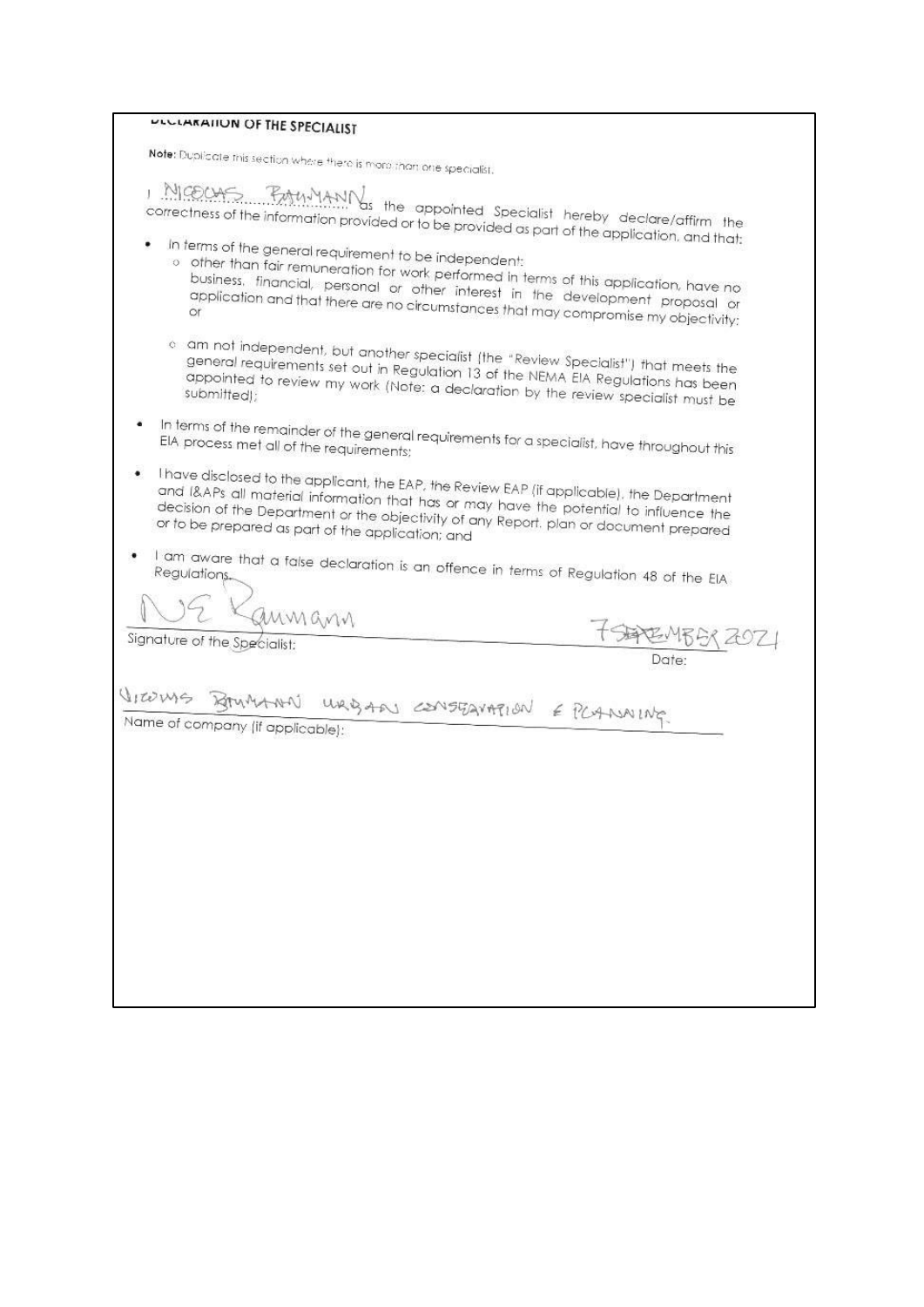Note: Duplicate this section where there is more than one specialist.

1 P.C. Least mannimum as the appointed Specialist hereby declare/affirm the correctness of the information provided or to be provided as part of the application, and that:

- In terms of the general requirement to be independent:
	- o other than fair remuneration for work performed in terms of this application, have no business, financial, personal or other interest in the development proposal or application and that there are no circumstances that may compromise my objectivity;  $or$
	- o am not independent, but another specialist (the "Review Specialist") that meets the general requirements set out in Regulation 13 of the NEMA EIA Regulations has been appointed to review my work (Note: a declaration by the review specialist must be submitted);
- In terms of the remainder of the general requirements for a specialist, have throughout this EIA process met all of the requirements;
- I have disclosed to the applicant, the EAP, the Review EAP (if applicable), the Department and I&APs all material information that has or may have the potential to influence the decision of the Department or the objectivity of any Report, plan or document prepared or to be prepared as part of the application; and
- I am aware that a false declaration is an offence in terms of Regulation 48 of the EIA Regulations.

Signature of the Specialist:

 $10.09.21$ 

Date:

| Occupational Hugnere Monitorna Services (PTY) LTD |  |  |  |
|---------------------------------------------------|--|--|--|
| Name of company (if applicable):                  |  |  |  |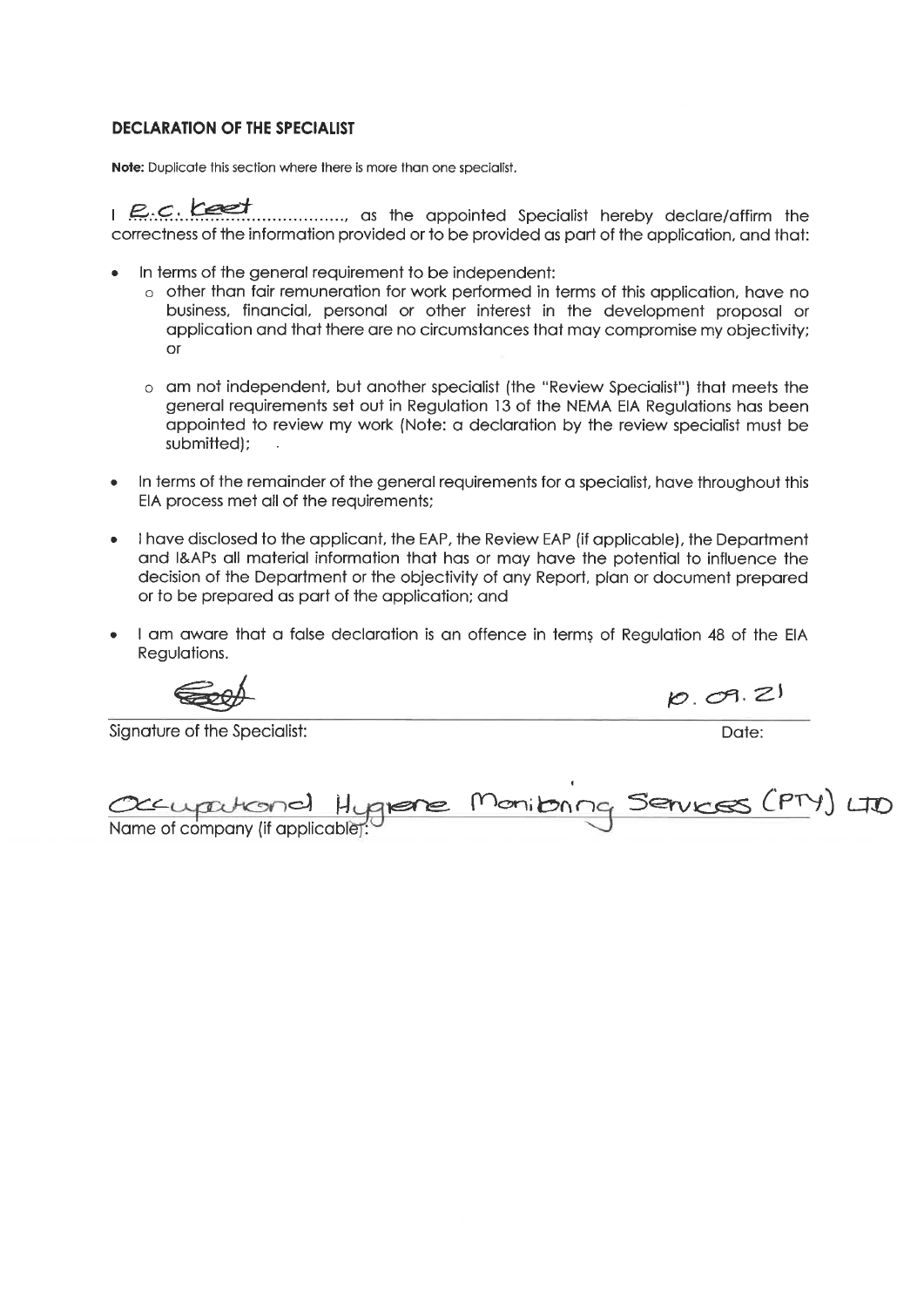**Note:** Duplicate this section where there is more than one specialist.

I …**Ritchie Morris Pr Sci Nat 86/90**, as the appointed Specialist **(environmental hydrogeologist**  with Geosure Pty Ltd as geotechnical and Industricon as IAAIA) hereby declare/affirm the correctness of the information provided or to be provided as part of the application, and that:

- In terms of the general requirement to be independent:
	- o other than fair remuneration for work performed in terms of this application, have no business, financial, personal or other interest in the development proposal or application and that there are no circumstances that may compromise my objectivity; or
	- o am not independent, but another specialist (the "Review Specialist") that meets the general requirements set out in Regulation 13 of the NEMA EIA Regulations has been appointed to review my work (Note: a declaration by the review specialist must be submitted);
- In terms of the remainder of the general requirements for a specialist, have throughout this EIA process met all of the requirements;
- I have disclosed to the applicant, the EAP, the Review EAP (if applicable), the Department and I&APs all material information that has or may have the potential to influence the decision of the Department or the objectivity of any Report, plan or document prepared or to be prepared as part of the application; and
- I am aware that a false declaration is an offence in terms of Regulation 48 of the EIA Regulations.

Signature of the Specialist: **Date:** Date: Date: **Date:** Date: **Date:** Date: **Date:** Date: **Date:** Date: **Date: Date: Date: Date: Date: Date: Date: Date: Date: Date: Date: Date: Date: Date: Date** 

13 September 2021

Morris Environmental Groundwater Alliances (MEGA) Name of company (if applicable):

**Disclaimer:** The investigation and report undertaken by MEGA, Geosure and Industricon, was commissioned by Group 5 in 2010. Report title: Report Number J–531B-11 dated 9 November 2011. GEOTECHNICAL ASSESSMENT OF THE ASBESTOS WASTE CONSOLIDATION SITE AT THE OLD EVERITE BRACKENFELL FACTORY - TOWARDS RE-ENGINEERING FOR LAND RELEASE -. It must be noted that this investigation was done approximately 10 years ago and thus the status quo on site in terms of geotechnical may have changed.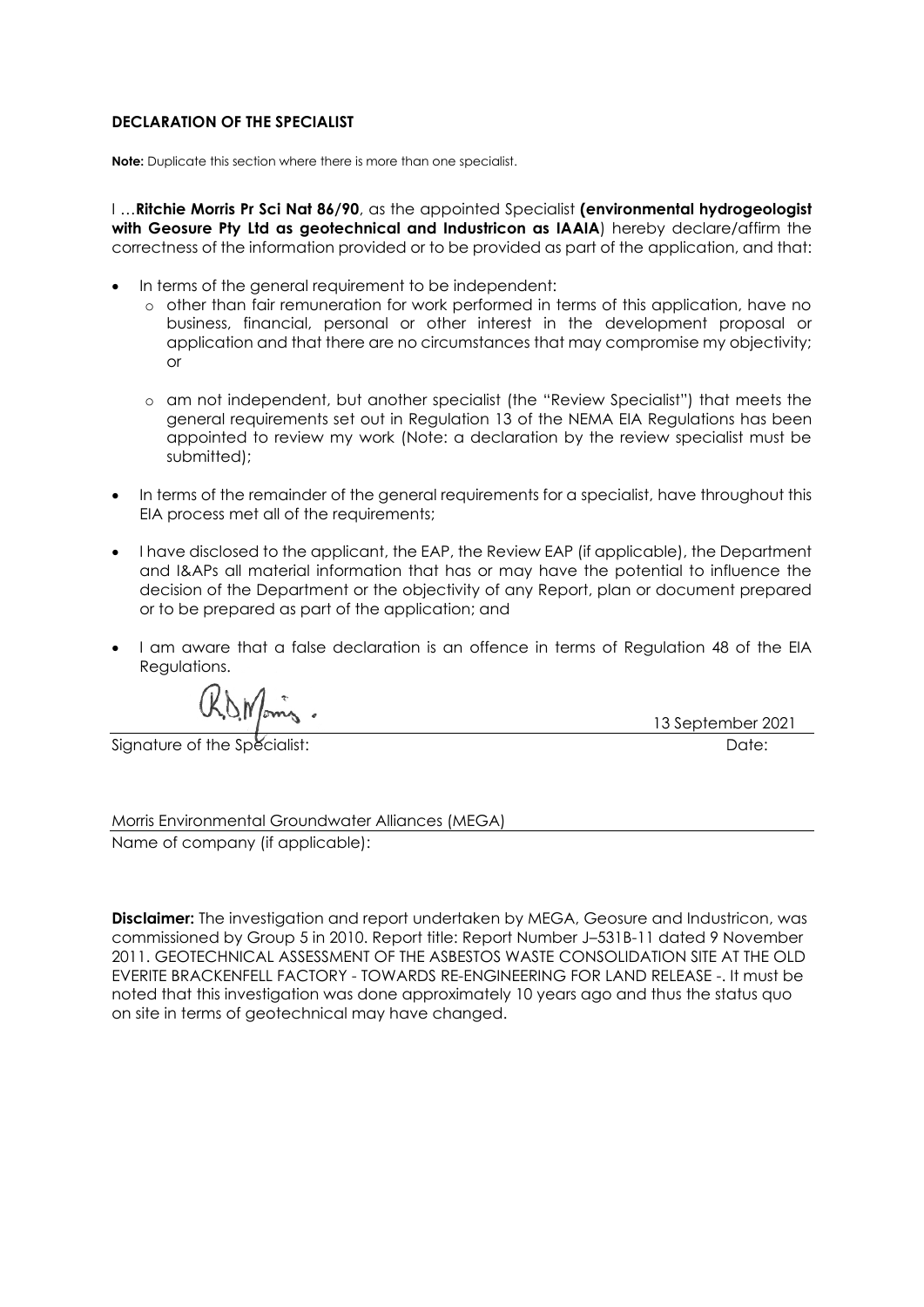## **DECLARATION OF INDEPENDENCE, QUALIFICATION AND EXPERIENCE**

| Project:        | Everite Asbestos Waste Site: Hydrogeological Assessment |
|-----------------|---------------------------------------------------------|
| Client:         | <b>Group Five Properties</b>                            |
| EIA Consultant: | <b>Chand Environmental Consultants</b>                  |

## **DECLARATION OF INDEPENDENCE**

I, Roger Paul Parsons, hereby declare that:

- I acted as an independent groundwater specialist in this assessment;
- I regard the information contained in this report as it relates to my specialist input to be true and correct;
- I do not have and will not have any financial interest or vested interest in the undertaking of the activity, other than remuneration for work performed;
- I have disclosed to the client, environmental consultant and competent authority any material information that has or may have the potential to influence decisions relating to this matter; and
- I am aware false declaration is an offence.

# **QUALIFICATIONS AND EXPERIENCE**

I have a Ph.D degree in Geohydrology from the University of the Free State and have practised as a Hydrogeologist since 1984. Prior to establishing Parsons & Associates Specialist Groundwater Consultants<sup>cc</sup> in 1996, I worked for the Department of Water Affairs: Directorate of Geohydrology (1984 – 1990) and the CSIR: Groundwater Programme (1990 – 1996). I am a registered Professional Natural Scientist (400163/88) and a Fellow of both the Institute of Waste Management of Southern Africa (IWMSA) and the Water Institute of South Africa (WISA). I belong to a number of learned societies related to my profession (Ground Water Division, International Associations of Hydrogeologists, National Ground Water Association, International Association of Hydrological Sciences) and regularly attend conferences, lectures and training courses to remain abreast of developments in my field.

**Dr Roger Parsons Ph.D (U.F.S.) Pr.Sci.Nat. 29 May 2015**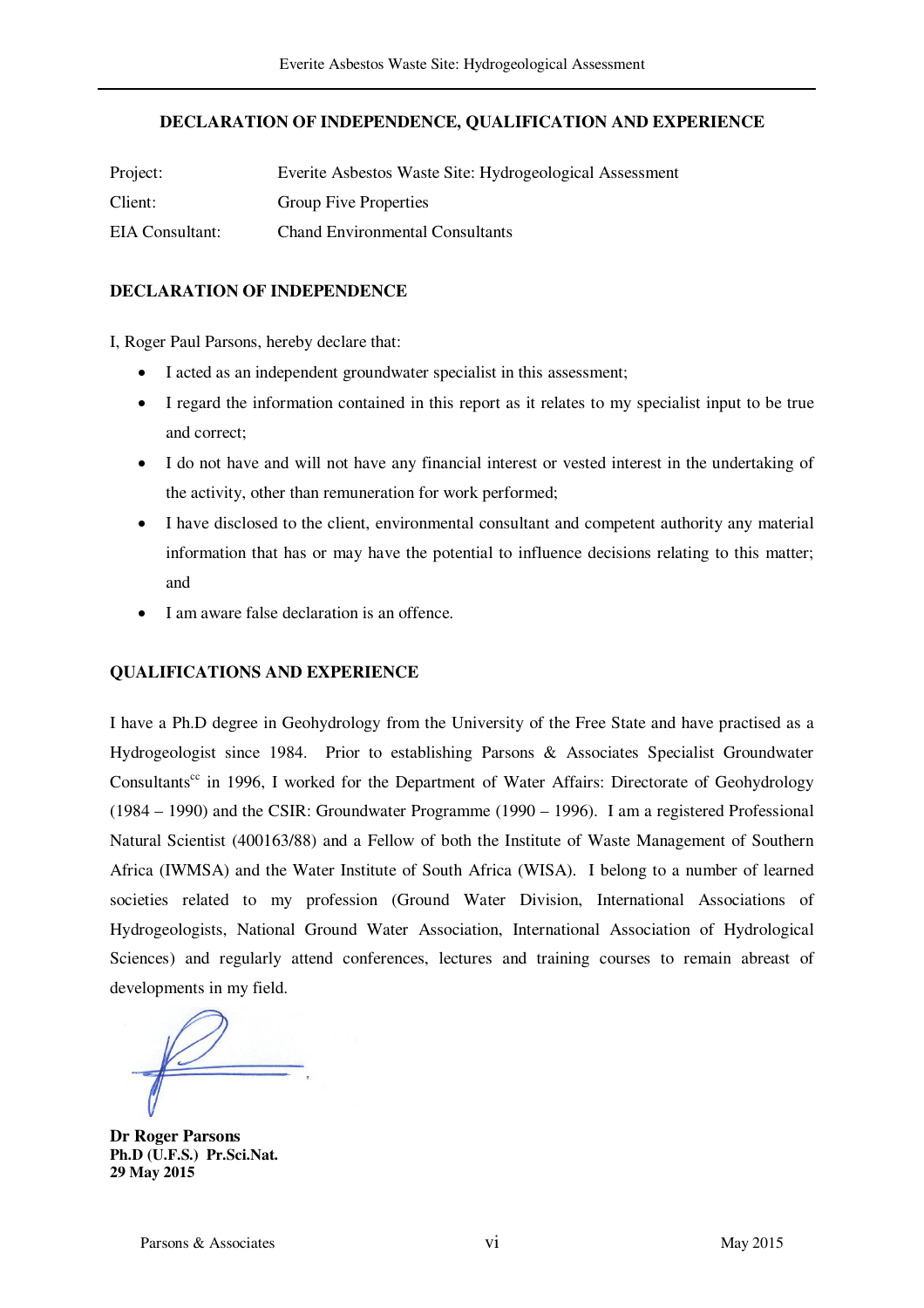**Note:** Duplicate this section where there is more than one specialist.

I Ross Turner, as the appointed Specialist hereby declare/affirm the correctness of the information provided or to be provided as part of the application, and that:

- In terms of the general requirement to be independent:
	- o other than fair remuneration for work performed in terms of this application, have no business, financial, personal or other interest in the development proposal or application and that there are no circumstances that may compromise my objectivity; or
	- o am not independent, but another specialist (the "Review Specialist") that meets the general requirements set out in Regulation 13 of the NEMA EIA Regulations has been appointed to review my work (Note: a declaration by the review specialist must be submitted):
- In terms of the remainder of the general requirements for a specialist, have throughout this EIA process met all of the requirements;
- I have disclosed to the applicant, the EAP, the Review EAP (if applicable), the Department and I&APs all material information that has or may have the potential to influence the decision of the Department or the objectivity of any Report, plan or document prepared or to be prepared as part of the application; and
- I am aware that a false declaration is an offence in terms of Regulation 48 of the EIA Regulations.

 **14 September 2021**

Signature of the Specialist: **Date:** Date: Date: **Date:** Date: **Date:** Date: **Date:** Date: **Date:** Date: **Date:** Date: **Date:** 2014

Ross Turner Botanical Surveys

Name of company (if applicable):